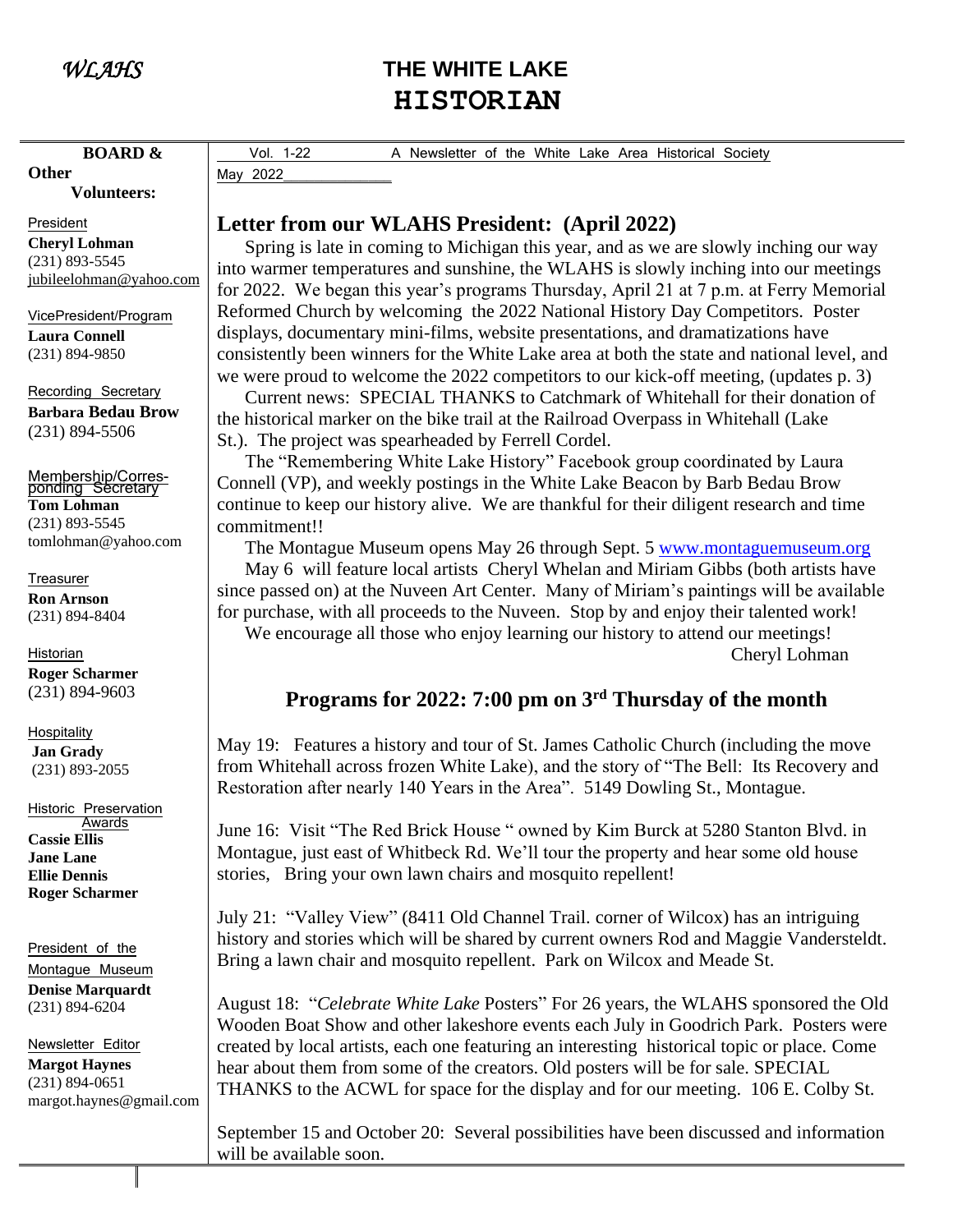#### **Treasurer's Report—from Treasurer Ron Arnson**

Our current bank balance is \$16,550.63 including our two CD's and \$1,488.01 in memorial fund.

# **Membership Report**

COVID 19 forced the cancellation of all of our 2020 programs, and dues which had been paid were credited to 2021; we now are, however, collecting dues for the 2022-2023 calendar year. Any questions may be forwarded to Tom Lohman, Membership Chairman.

We have 144 active members, which include 32 life members (as families) and 21 individual life members. Most have email addresses; a few do not, so we use snail mail for those newsletters.

We have 91 other members counted as active, including about  $\frac{1}{4}$  who have already paid for the current year but most others will need to pay to remain counted as active.

## **Local History Resources online**

This group on Facebook was started over four years ago. Join us and add your info and memories and pics for us all to enjoy!! In Facebook it is named "Remembering White Lake History".

 There is also a link available at White Lake Community Library for digitized papers. You can search online or go to the library in person to get computer access. It is easy to search with keyword and dates and all the past local newspapers we've had in our area (digitized searchable newspapers back to the 1800s) <https://www.wlclib.org/Reference/digitized-newspapers>

Jerry Grady and Barbara Brow (Secretary) have been working on a terrific, comprehensive website over the past year: [localhistorygallery.com](http://localhistorygallery.com/) . It includes an organized collection of photos and film resources, and links to other online connections of local historical interest.

Tom Lohman, Membership Chair/Corresponding Secretary of the WLAHS maintains the website at<http://www.whitelakeareahistoricalsociety.com/>This site posts many youtube videos from former meetings, filmed by Oscar Osbo. If you would like Oscar's help with a digital transfer of old videotapes or movies to DVD format, with photo touch-ups, or with online projects, he can be contacted at 231-288-3580 or at [Oscar@whitelakemedia.com](mailto:Oscar@whitelakemedia.com) .

**A note of special thanks:** Jan Grady is not an official White Lake Area Historical Society Board Member, but what a great hospitality chair she has been! She faithfully attends Board Meetings to see how refreshments might complement the various programs that are planned even during our reduced public meetings in 2020-2021! When you enjoy refreshments at meetings, remember that Jan Grady is the force behind whatever special treat you are enjoying.